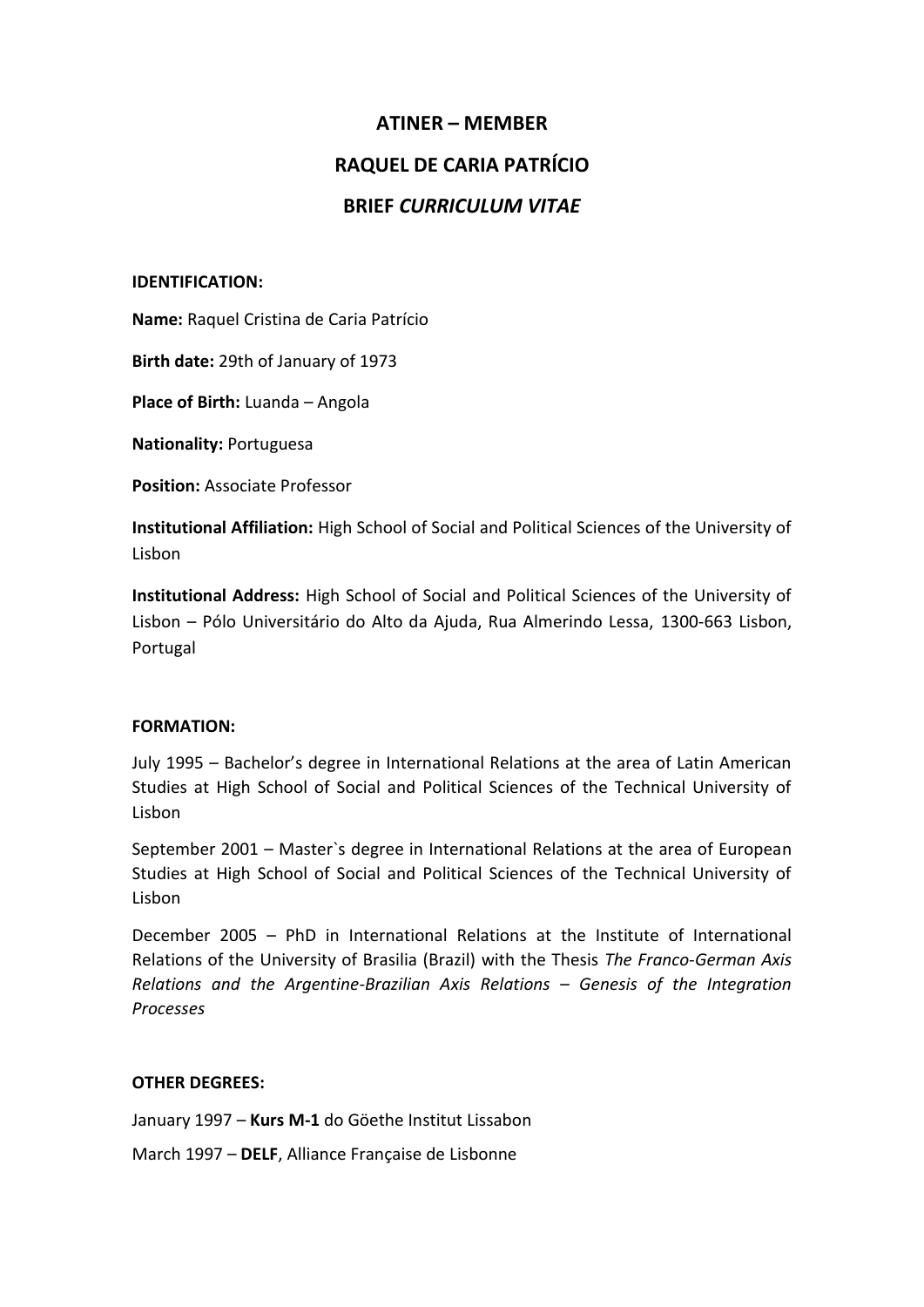July 1996 – **Zertifikat Deutsch als Fremdsprache** do Göethe Institut Lissabon June 1991 – **English Certificate** of the American Language Institute of Lisbon

### **PUBLICATIONS:**

#### **BOOKS:**

PATRÍCIO, Raquel de Caria (2019); *Brasil-Argentina: Conflito, Tensão, Cooperação, Parceria Estratégica* (*Brazil-Argentina: Conflict, Tension, Cooperation and Strategic Partnership*). Brazil: Novas Edições Acadêmicas.

PATRÍCIO, Raquel de Caria (2019); *Teoria das Relações Internacionais – Uma Perspetiva* (*Theory of International Relations – A Perspective*). Teaching Manuals Collection. Lisbon: ISCSP/ULisbon.

PATRÍCIO, Raquel de Caria (2018); *Uma Visão do Brasil Contemporâneo – Dinâmicas*  Internas e Externas (A Vision on the Contemporary Brazil - Internal and External *Dynamics*). Brazil: Novas Edições Acadêmicas.

PATRÍCIO, Raquel de Caria (2012); *Estudos de Área: América Latina – Uma Visão da América Latina* (*Area Studies: Latin America – A Vision on Latin America*). Teaching Manuals Collection. Lisbon: ISCSP/UTL.

PATRÍCIO, Raquel de Caria (2009); *Uma Visão do Projeto Europeu – História, Processos e Dinâmicas* (*A Vision on the European Project – History, Processes and Dynamics*). Preface from Mrs. Maria de Jesus Barroso, former Portuguese first lady. Coimbra: Editora Almedina.

PATRÍCIO, Raquel de Caria (2007); *As Relações em Eixo Franco-Alemãs e as Relações em Eixo Argentino-Brasileiras – Génese dos Processos de Integração* (*The Franco-German Axis Relations and the Argentine-Brazilian Axis Relations – Genesis of the Integration Processes*). Preface from Full Professor Estevão Chaves de Rezende Martins (Brazil) and afterword from Full Professor José Adelino Maltez (Portugal). Lisbon: ISCSP/UTL.

#### **BOOK CHAPTERS:**

PATRÍCIO, Raquel de Caria (2021). The Impacts of Bolsonaro`s Presidency on the Brazilian-Chinese Relationship. GASPAR, Sofia and RODRIGUES, Irene (Eds.) (2021). *China's Pathway to Globalization: The Presence of China and Chinese Diaspora in Portugal.* Asian Studies Series. Pp. 139-152. Amsterdam: BRILL Editorial.

PATRÍCIO, Raquel de Caria (2021). A Crise Sistémica da Venezuela – Governança ou Desgovernança Regional? (The Venezuelan Systemic Crisis – Regional Governance or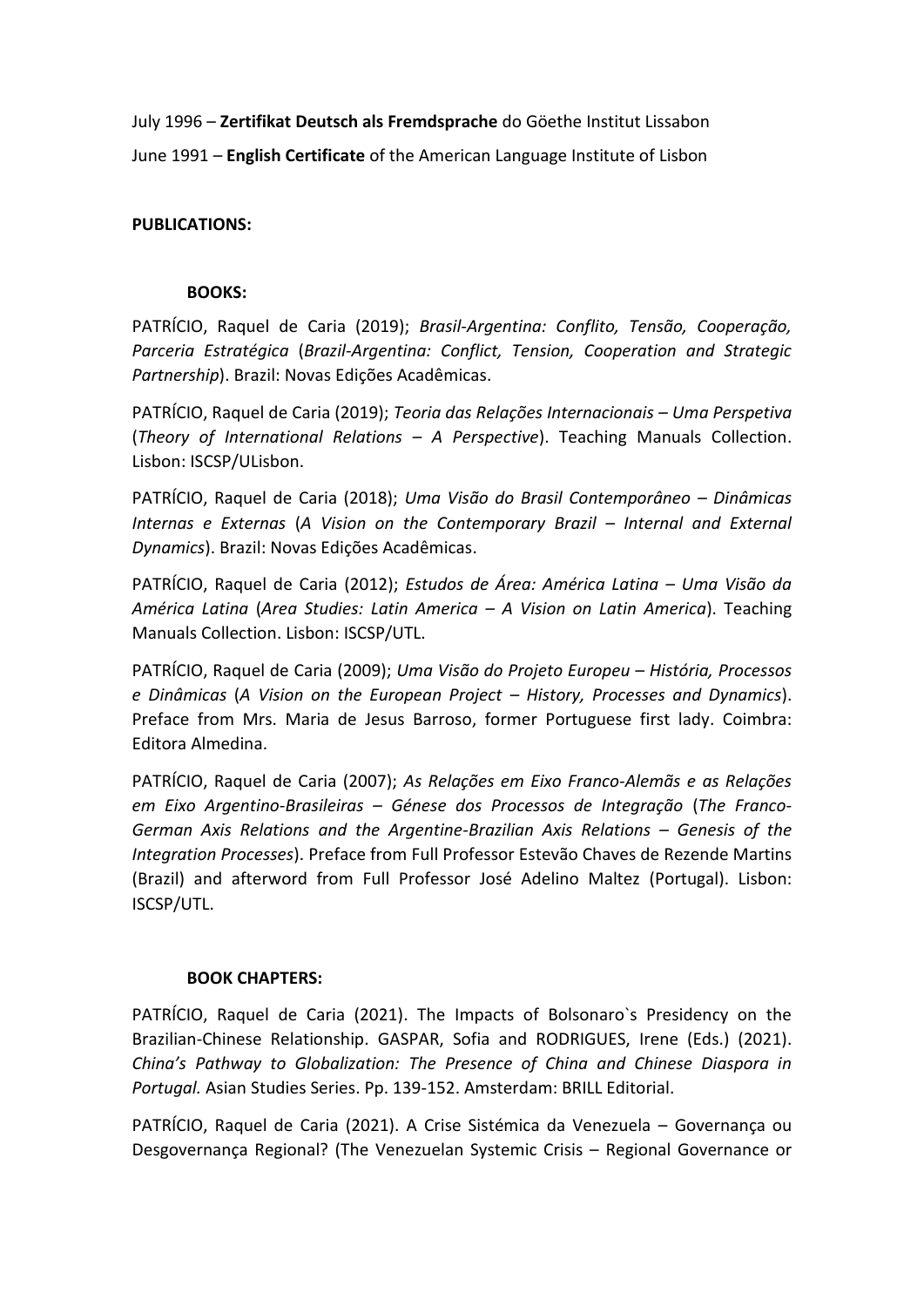Disgovernance?) SOUSA LARA, António de (Coord.) (2021). *Tempos de Convulsão* (*Convulsion Times*). Pp. 185-217. Lisbon: MGI Editor.

PATRÍCIO, Raquel de Caria (2020). A Instável América Latina – O Insustentável Contexto Boliviano (The Instable Latin America – The Unsustainable Bolivian Context). SOUSA LARA, António de (Coord.) (2020). *Crises e Desafios Internacionais* (*International Crises and Challenges*). Pp. 179-205. Lisbon: MGI Editor.

PATRÍCIO, Raquel de Caria (2019). A Crise Política na Venezuela: Polaridades Internas e Externas (The Venezuelan Political Crisis: Inner and Outer Polarities). CASTRO, Aline, FERREIRA, Marcos & LEITE, Alexandre (Orgs.) (2019). *Polarizações Políticas e Desigualdades Socioeconómicas na América Latina e na Europa* (*Political Polarizations and socio-Economic Inequalities in Latin America and Europe*). Pp. 15-26. João Pessoa: Editora UFPB, Federal University from Paraíba, Brazil.

PATRÍCIO, Raquel de Caria (2018). A Crise Venezuelana: a Resiliência de Nicolas Maduro (The Venezuelan Crisis: Nicolas Maduro`s Resilience). SOUSA LARA, António de (Coord.) (2018). *Estado, Ordem Internacional e Novas Ameaças* (*State, International Order and New Threats*). Pp. 175-184. Lisbon: MGI Editor.

PATRÍCIO, Raquel de Caria (2017). Política como Guerra e a Guerra como Política (Politics as War and War as Politics). SOUSA LARA, António, GOMES CALDAS, Roberto, MATA DIZ, Jamile (Coords.) (2017). *Paz e Guerra – Contributo para o Diálogo entre Direito Internacional e Relações Internacionais* (*Peace and War – A Contribution to the Dialogue Between International Law and International Relations*). Pp. 179-193. Lisbon: Edições ISCSP.

PATRÍCIO, Raquel de Caria (2017). A Revolução Cubana e os Destinos de Cuba Pós-Fidel Castro (The Cuban Revolution and Cuba`s Post-Fidel Castro Destinations). SOUSA LARA, António de (Coord.) (2017). *O Fim da Segurança* (*The End of Security*). Pp. 233-248. Lisbon: MGI Editor.

PATRÍCIO, Raquel de Caria (2016). Os Projetos Sociais no Contexto da Desigualdade Socioeconómica da América Latina: Projetos Divergentes para uma Regularidade nos Padrões de Desenvolvimento Económico da Região (The Social Projects on the Context of Latin America`s Socio-economic Inequalities: Divergent Projects for a Regularity in the Region`s Economic Development Patterns). SOUSA LARA, António de (Coord.) (2016). *Previsão e Mudança: Estudos Políticos e Internacionais* (*Prediction and Change: Political and International Studies*). Pp. 163-203. Lisbon: MGI Editor.

PATRÍCIO, Raquel de Caria (2015). O Brasil em Caso de Guerra no Atlântico Sul – O Caso Remoto de uma Reedição das Malvinas/Falklands (Brazil in Case of a War in the South Atlantic – The Case of a Reissue of the Malvinas/Falklands). SOUSA LARA, António de (Coord.) (2015). *Em caso de Guerra* (*In Case of a War*). Pp. 235-267. Lisbon: MGI Editor.

PATRÍCIO, Raquel de Caria (2014). A América Latina Frente à Globalização e à Crise Económica Global: A Dispersão de Respostas (Latin America Facing Globalization and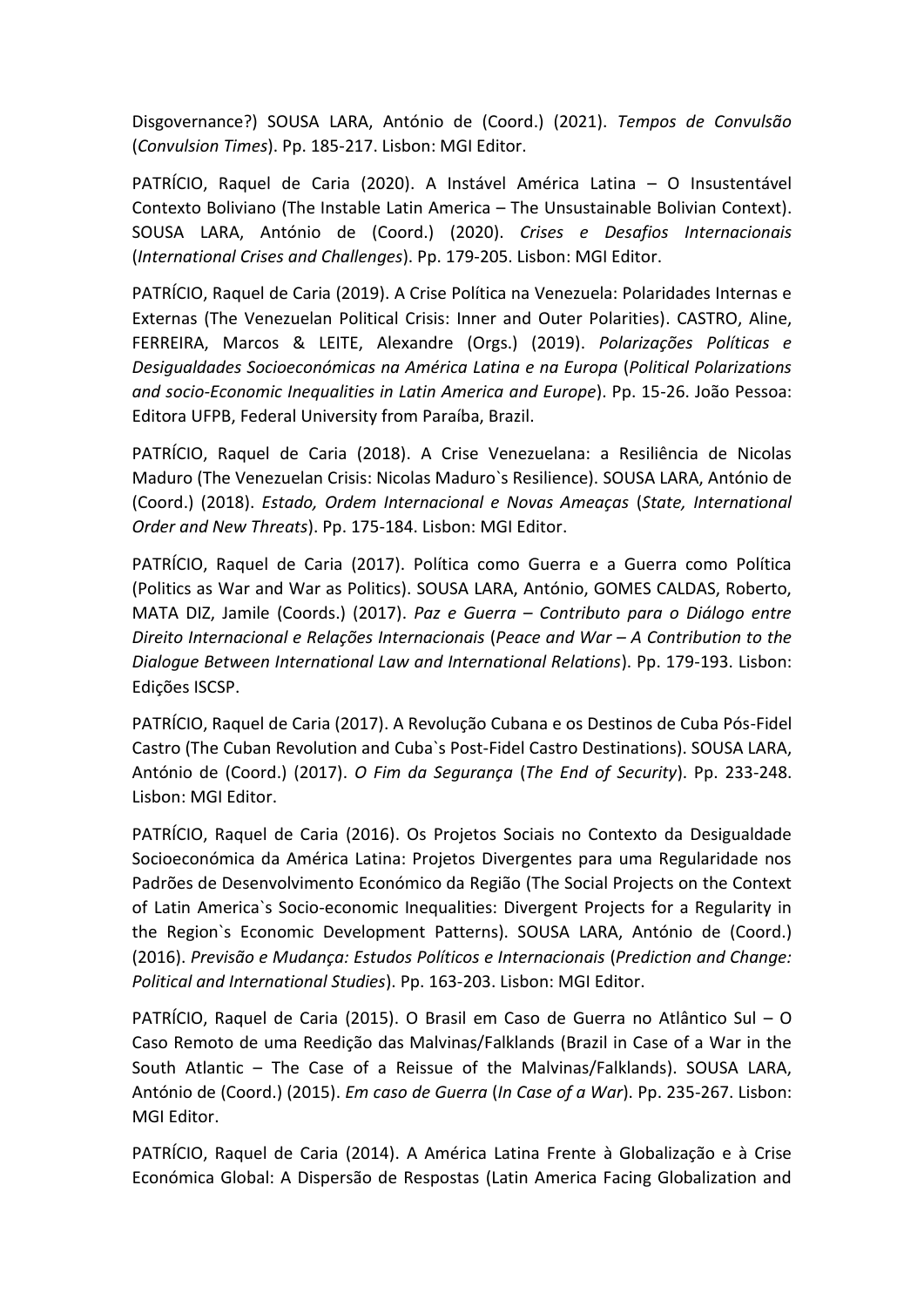the Global Economic Crisis: Dispersion of Answers). SOUSA LARA, António de (Coord.) (2014). *Crise, Estado e Segurança* (*Crisis, State and Security*). Pp. 271-294. Lisbon: MGI Editor.

PATRÍCIO, Raquel de Caria (2011). As Relações em Eixo Argentino-Brasileiras como Base do Mercosul (The Argentine-Brazilian Axis Relations as the Mercosur Basis). AGRAMUNT, Luis et al. (org.) (2011). *Los Desafios de La Integración en el Siglo XXI* (*The Challenges of Integration in the XXI Century*). Pp. 99-108. Santa Fé, Argentina: Presentationes del I Congresso Internacional de la Red Lationamericana.

PATRÍCIO, Raquel de Caria (2010). Cooperação Universitária Ibero-Americana (Iberoamerican University Cooperation). HEREDIA, José Manuel, FERNÁNDEZ, Joaquin Alcaide e PUREZA, José Manuel (Coords.). *Innovación y Conocimiento* (*Innovation and Knowledge*). IV Iberoamerican Conference on International Studies, 23rd, 24th and 25th of November of 2009, AEPDIRI, Marcial Pons, Madrid, Barcelon, Buenos Aires.

PATRÍCIO, Raquel de Caria (2009). As Relações Entre a União Europeia e a América Latina – O Mercosul Neste Enquadramento (The Relationship Between the European Union and Latin America – Mercosur in this Framework). MARTINS, Estevão Chaves de Rezende e SARAIVA, Miriam (orgs.). *Brasil – União Europeia – América do Sul: Anos 2010-2020* (*Brazil – European Union – South America: Years 2010-2020*). Pp.62-77. Rio de Janeiro: Fundação Konrad Adenauer – Universidade de Brasília – Universidade Estadual do Rio de Janeiro (UERJ).

PATRÍCIO, Raquel de Caria (2009). Brazil on the Latin American Context. COSTA, Carla (org.). *New Frontiers for Economic Diplomacy*. Pp. 65-78. Lisbon: ISCSP/CAPP.

### **ENCYCLOPAEDIA ENTRIES:**

PATRÍCIO, Raquel de Caria (2014). Política Externa (Foreign Politics). CANAS MENDES, Nuno and COUTINHO, Francisco Pereira (orgs.); *Enciclopédia das Relações Internacionais* (*Encyclopaedia of International Relations*). Pp. 429-432. Lisbon: D. Quixote.

PATRÍCIO, Raquel de Caria (2014); Política Internacional (International Politics). CANAS MENDES, Nuno and COUTINHO, Francisco Pereira (orgs.). *Enciclopédia das Relações Internacionais* (*Encyclopaedia of International Relations*). Pp. 437-440. D. Lisbon: Quixote.

### **MINUTES AT CONGRESSES:**

PATRÍCIO, Raquel de Caria (2011). *A Nova Cooperação Sul-Sul na Política Externa Brasileira* (*The New South-South Cooperation in the Brazilian Foreign Policy*). Atas do I Congresso Internacional da Universidade Autónoma de Lisboa e OBSERVARE (Minutes of First International Congress of the Autonoma University of Lisbon and OBSERVARE).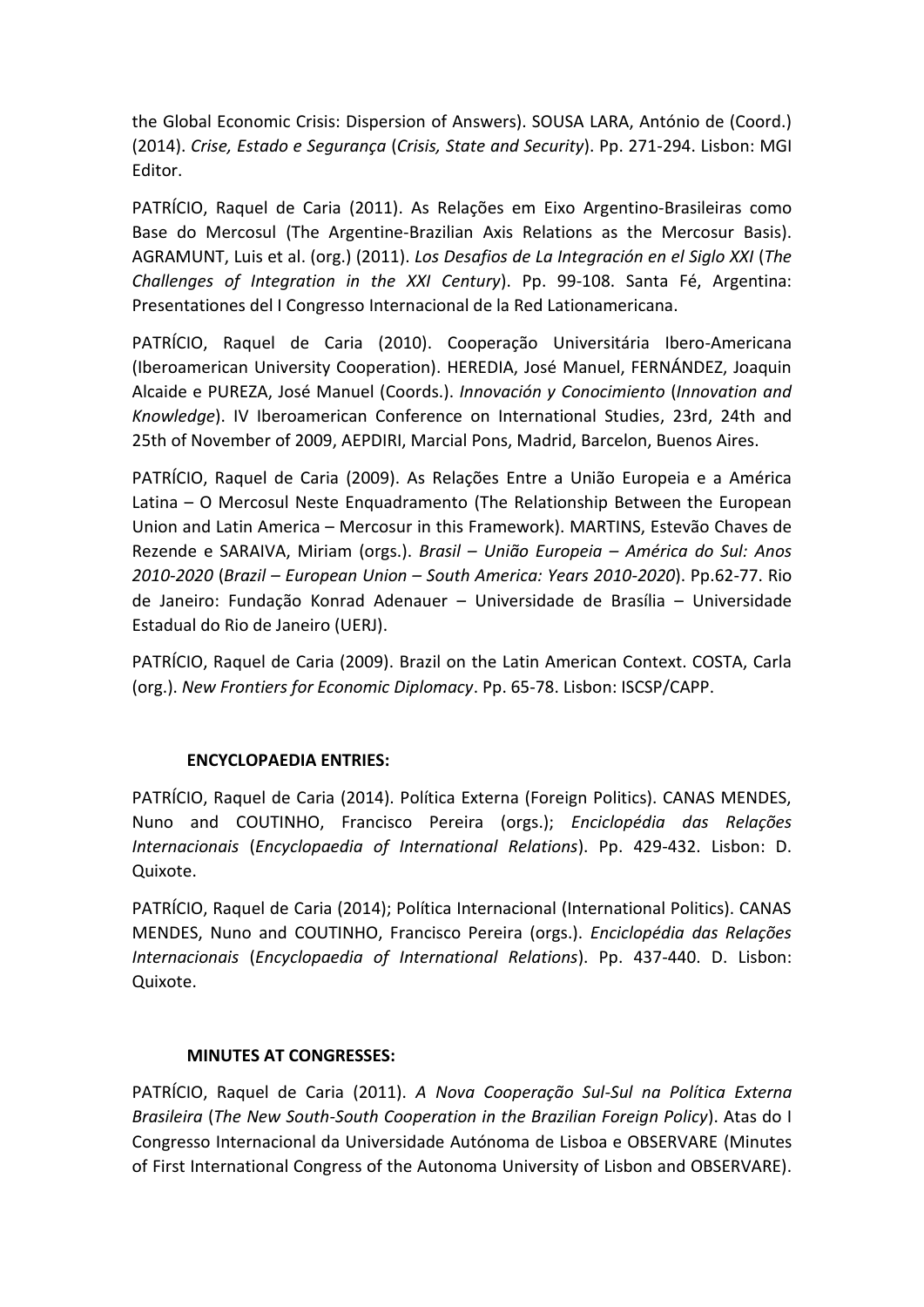*As Tendências Internacionais e a Posição de Portugal* (*The International Trends and*  Portugal`s **Position**). Clisbon. Available at [\[http://observare.ual.pt/conference/images/stories/conference%20images%20pdf/S1/](http://observare.ual.pt/conference/images/stories/conference%20images%20pdf/S1/Raquel_Patricio.pdf) [Raquel\\_Patricio.pdf](http://observare.ual.pt/conference/images/stories/conference%20images%20pdf/S1/Raquel_Patricio.pdf) ].

PATRÍCIO, Raquel de Caria (2011). *A Presença Chinesa na América Latina: Desafios e Possibilidades de Cooperação* (*The Chinese Presence in Latin America: Challenges and Possibilities of Cooperation*). Atas do I Congresso Internacional da Universidade Autónoma de Lisboa e OBSERVARE (Minutes of First International Congress of the Autonoma University of Lisbon and OBSERVARE). *As Tendências Internacionais e a Posição de Portugal* (*The International Trends and Portugal`s Position*). Lisbon. Available at the contract of the contract of the contract of the contract of the contract of the contract of the contract of the contract of the contract of the contract of the contract of the contract of the contract of t

[\[http://observare.ual.pt/conference/images/stories/conference%20images%20pdf/S3/](http://observare.ual.pt/conference/images/stories/conference%20images%20pdf/S3/Raquel_Patricio.pdf) [Raquel\\_Patricio.pdf](http://observare.ual.pt/conference/images/stories/conference%20images%20pdf/S3/Raquel_Patricio.pdf) ].

PATRÍCIO, Raquel de Caria (2011). *The Chinese Presence in Latin America: Challenges and Possibilities of Cooperation*. *Memorias del XIII Congreso Internacional de ALADAA* (Memories of the XIII International Congress of ALADAA). Bogota, Colombia. Available at

[\[http://ceaa.colmex.mx/aladaa/memoria\\_xiii\\_congreso\\_internacional/images/de\\_cari](http://ceaa.colmex.mx/aladaa/memoria_xiii_congreso_internacional/images/de_caria_chinese.pdf) [a\\_chinese.pdf](http://ceaa.colmex.mx/aladaa/memoria_xiii_congreso_internacional/images/de_caria_chinese.pdf) ].

# **BOOK REVIEWS:**

*História das Relações Internacionais Contemporâneas – da Sociedade Internacional do Século XIX à Era da Globalização* (*History of Contemporary International Relations – from XIX Century`s International Society to the Era of Globalization*), from José Flávio Sombra Saraiva, published in São Paulo, in 2007, by Saraiva Publishing Company. Revista de *Ciências Sociais e Políticas* (*Journal of Social and Political Sciences*), nº2, Spring 2008, ISCSP/UTL, pp. 225-228.

*Mare Oceanus Atlanticus: Espaço de Diálogos* (*Mare Oceanus Atlanticus: Space for Dialogue*), from Maria Manuela Tavares Rodrigues, published in Coimbra, in 2007, by Almedina Publishing Company. *Revista Brasileira de Política Internacional – RBPI* (*Brazilian Journal of International Politics*), year 51, nº 1, 2008, pp.192-194.

### **ARTICLES:**

PATRÍCIO, Raquel de Caria (2020); Revisitando a Escola Inglesa – Da *Velha* Via Média das Relações Internacionais à *Nova Escola Inglesa* (Reviewing the English School – From the *Old* Third Way of International Relations to the New English School)*. Revista Intelligere – Revista de História Intelectual* (*Intelligere Journal – Journal of Intelectual History*), nº 10. Special issue. Pp. 140-160. São Paulo: USP.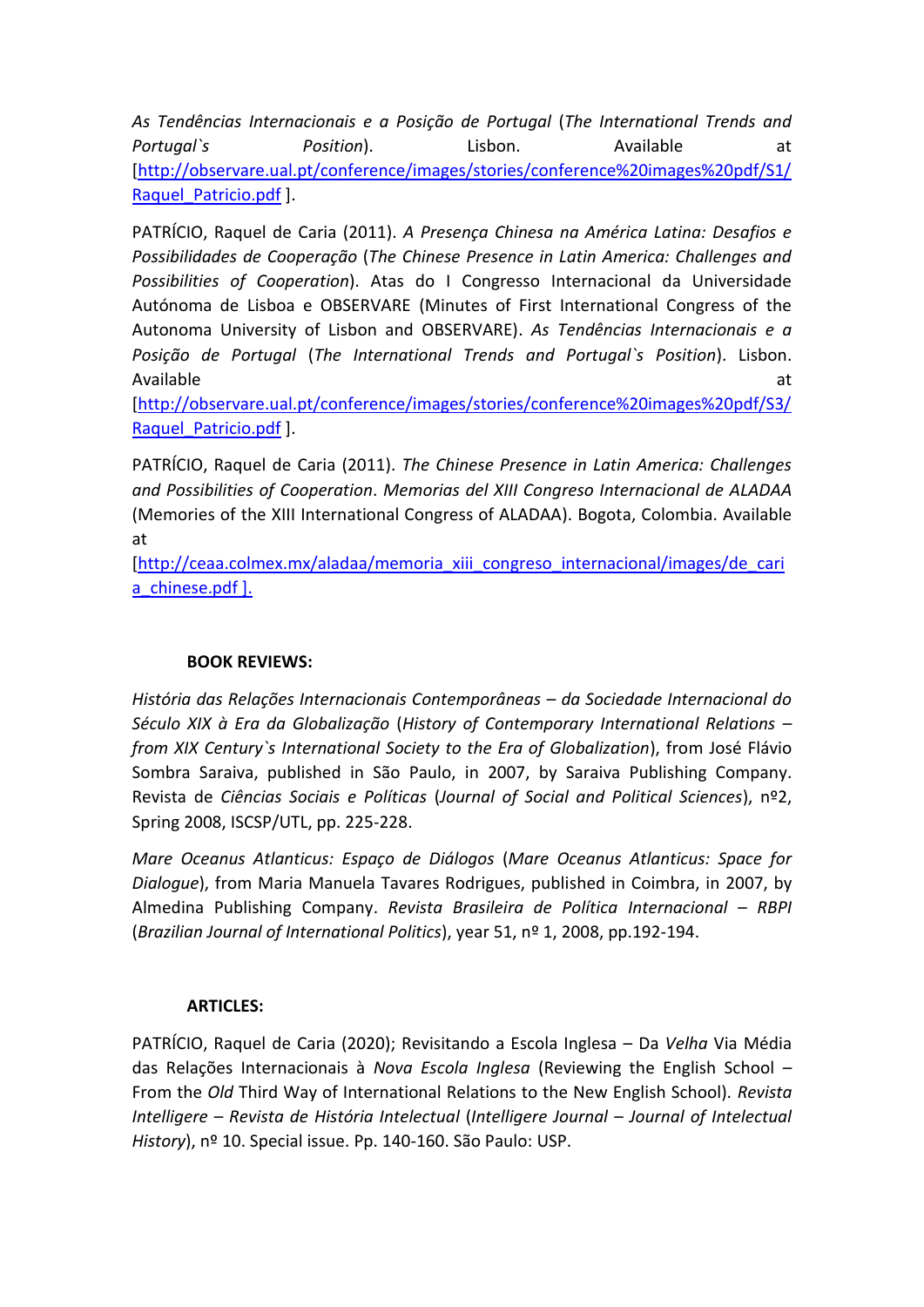PATRÍCIO, Raquel de Caria (2019); A Conturbada América Latina: Breves Notas sobre a Bolívia e o Brasil (The Troubled Latin America: Brief Notes on Bolivia and Brazil). *Anais do Clube Militar Naval* (*Annals of the Naval Military Club*). July-December 2019. International Chronicle Section. Pp. 253-256. Parede: OneBone, Lda.

PATRÍCIO, Raquel de Caria (2017); The Relationship Between Brazil and the European Union: Converging Interests and Divergent Strategies: The Stagnation of the Strategic Partnership. *Journal of Education and Social Policy*, Vol. 4, nº 3, pp. 33-42. USA. DOI: [http://jespnet.com/journals/Vol\\_4\\_No\\_3\\_September\\_2017/5.pdf](http://jespnet.com/journals/Vol_4_No_3_September_2017/5.pdf)

PATRÍCIO, Raquel de Caria (2016); A Revolução Cubana, a Deriva do Regime Castrista e os Destinos de Cuba Pós-Fidel Castro (The Cuban Revolution, the Drift of the Castro Regime and the Fate of Cuba post-Fidel Castro). *Meridiano 47 – Journal of Global Studies*, vol. 17: e17021. Available at <http://periodicos.unb.br/index.php/MED/article/view/M47e17021/17064>

PATRÍCIO, Raquel de Caria (2015). Comunidade Andina: da Integração Desenvolvimentista à Procura de um Modelo no Século XXI (Andean Community: From the Developmental Integration to the Search for a Model in the XXI Century). *Anuário JANUS 2015-2016*, nº 17. Pp. 140-141. Lisbon: Autonoma University of Lisbon-Público.

PATRÍCIO, Raquel de Caria (2015). Aliança do Pacífico: Modelo Alternativo de Integração na América Latina (Pacific Alliance: Alternative Integration Model in Latin America). *Anuário JANUS 2015-2016*, nº 17. Pp. 142-143. Lisbon: Autonoma University of Lisbon-Público.

PATRÍCIO, Raquel de Caria (2014). Brasil: Política Externa e Geopolítica do Pré-Sal (Brazil: Foreign Policy and Pre-Salt Geopolitics). *IDN Nação e Defesa* (*IDN Nation and Defence*), nº 138. Pp. 130-150. Lisbon: National Defence Institute.

PATRÍCIO, Raquel de Caria (2013). Economic Meltdown at the Beginning of the 21st Century: Redefining the International System or Keeping the Status Quo? *International Journal of Contemporary Sociology*, Vol.50, nº 1. Pp. 57-75. USA.

PATRÍCIO, Raquel de Caria (2013). O Brasil de FHC a Dilma: Porque Mudou o que Mudou (Brazil from FHC to Dilma: Why has Changed What Changed). *Anuário JANUS 2012-2013*, nº 15. Pp. 24-25. Lisbon: Autonoma University of Lisbon-Público.

PATRÍCIO, Raquel de Caria (2012). NATO-EU Relations: Cooperation and Gridlock. *Newsletter from the Portuguese Jouth Association of the Atlantic.* Lisbon: New Edition.

PATRÍCIO, Raquel de Caria (2012). O Brasil nas Relações Internacionais – Incongruência entre as Esferas Regional e Global (Brazil in International Relations – Incongruence Between the Regional and Global Spheres). *Revista Globo* (*Globe Journal*), nº 1. Pp. 76- 83. Lisbon: Globo Editions.

PATRÍCIO, Raquel de Caria (2012). *Strategic Triangle: Latin America, Europe, and Africa – Policy Paper*. Co-authored with Carlos Malamud (Real Instituto Elcano de Madrid) and Nancy Gomes (Autonoma University of Lisbon), resulting from the meeting with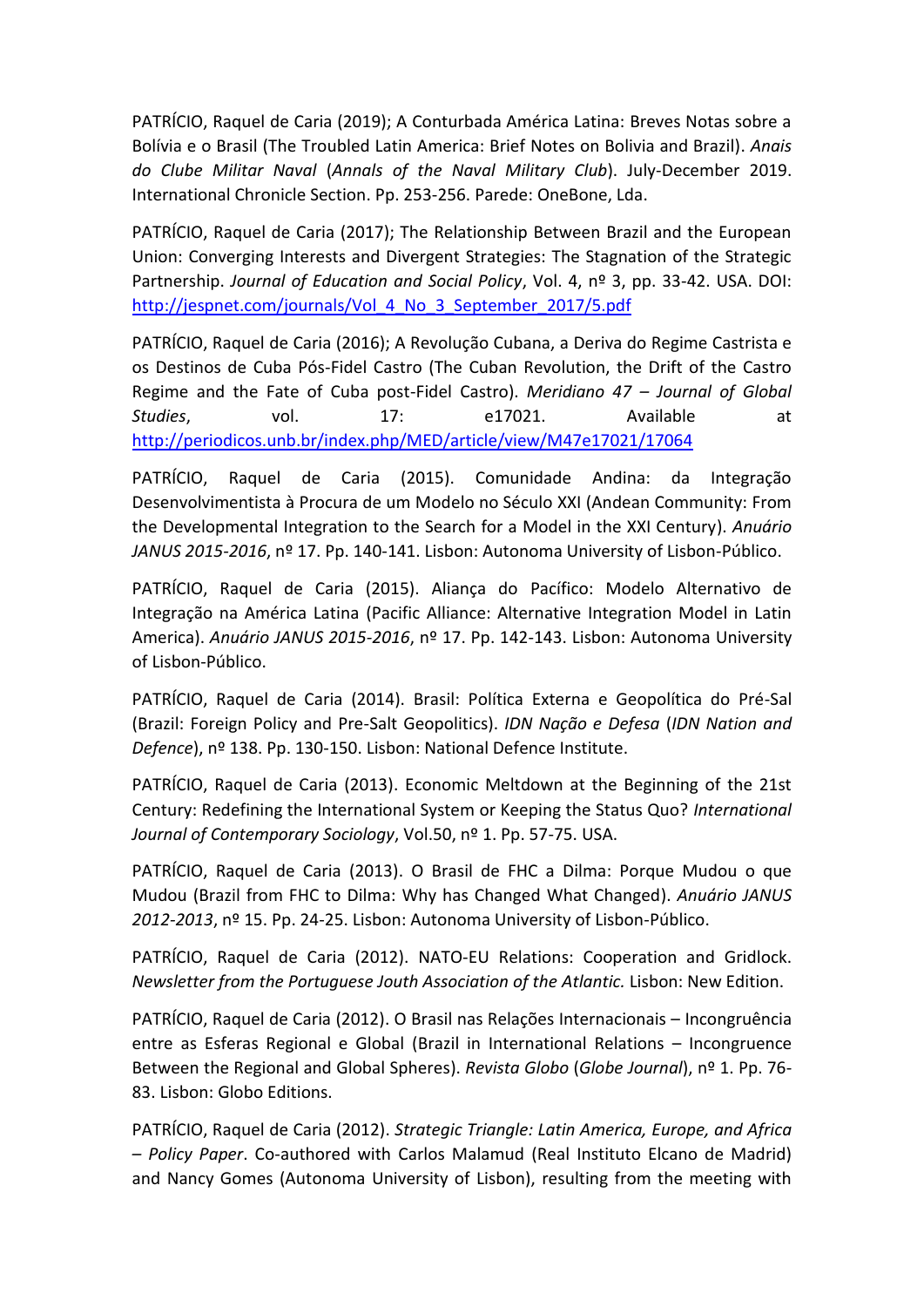the same designation organized by IPDAL, Luso-Spanish Foundation and Lide-Group of Portuguese Business Leaders. Lisbon.

PATRÍCIO, Raquel de Caria (2012). O que Mudou no Brasil Com Dilma (What has Changed in Dilma`s Brazil) *Foreign Policy –* Edição FP Lusófona (FP Lusophone Edition) nº 25 PP. 48-53. Lisbon: Edição FP.

PATRÍCIO, Raquel de Caria (2012). A Nova Cooperação Sul-Sul na Política Externa Brasileira (The New South-South Cooperation in the Brazilian Foreign Policy). *Daxiyangguo – Revista Portuguesa de Estudos Asiáticos* (*Daxiyangguo – Portuguese Journal of Asian Studies*), nº 16, year 2011. Pp. 53-86. Lisbon: ICSP/UTL/Orient Institute.

PATRÍCIO, Raquel de Caria (2011). *Comments on the Week Theme: Europe and Latin America: A Strategic Partnership* to the Think Tank Atlantic Community. Available at [http://www.atlantic-](http://www.atlantic-community.org/index/articles/view/Europe_and_Latin_America%3A-A-Strategic_Partnership)

[community.org/index/articles/view/Europe\\_and\\_Latin\\_America%3A-A-](http://www.atlantic-community.org/index/articles/view/Europe_and_Latin_America%3A-A-Strategic_Partnership)[Strategic\\_Partnership](http://www.atlantic-community.org/index/articles/view/Europe_and_Latin_America%3A-A-Strategic_Partnership)

PATRÍCIO, Raquel de Caria (2011). A Governança Mundial do Clima e a Política Ambiental do Brasil (World Climate Governance and Brazil`s Environmental Policy). *RI-Relações Internacionais* (*IR – International Relations*). IPRI – Instituto Português de Relações Internacionais (PIIR – Portuguese Institute of International Relations), nº 29. Pp. 101-114. Lisbon: IPRI.

PATRÍCIO, Raquel de Caria (2011). O Que Esperar de Dilma (What to Expect from Dilma). *Foreign Policy*, Edição FP Portugal (FP – Lusophone Edition), nº 19. Pp. 30-35. Lisbon: Edição FP.

PATRÍCIO, Raquel de Caria (2010). A Nova União Europeia do Tratado de Lisboa (The New European Union from The Treaty of Lisbon). *Mural Internacional* (*International Wall*), year 1, nº2. Rio de Janeiro: University of Brasilia.

PATRÍCIO, Raquel de Caria (2008). Uma Reflexão sobre o Brasil Contemporâneo (A Reflection on Contemporary Brazil). *Revista Estratégia* (*Strategy Review*) (Coord. de Adriano Moreira e Pinto Ramalho). Pp. 423-442. Lisbon: Portuguese Institute of the Strategic Conjuncture.

PATRÍCIO, Raquel de Caria (2008). O Pensamento Brasileiro Aplicado às Relações Internacionais (The Brazilian Thought Aplied to the International Relations). *Sem Correntes – Publicação Digital Luso-Brasileira* (*Sem Correntes – Luso-Brazilian Digital Publication*). *Sem-Correntes – Publicação Digital Luso-Brasileira* (*Sem Correntes – Luso-Brazilian Digital Publication*). Portuguese Association of Afro-Brazilian Culture (APCAB), nº 1. Lisbon: APCAB.

PATRÍCIO, Raquel de Caria (2008). O Brasil e as Coligações Anti-Hegemónicas (Brazil and the Anti-Hegemonic Coalitions). *Sem-Correntes – Publicação Digital Luso-Brasileira*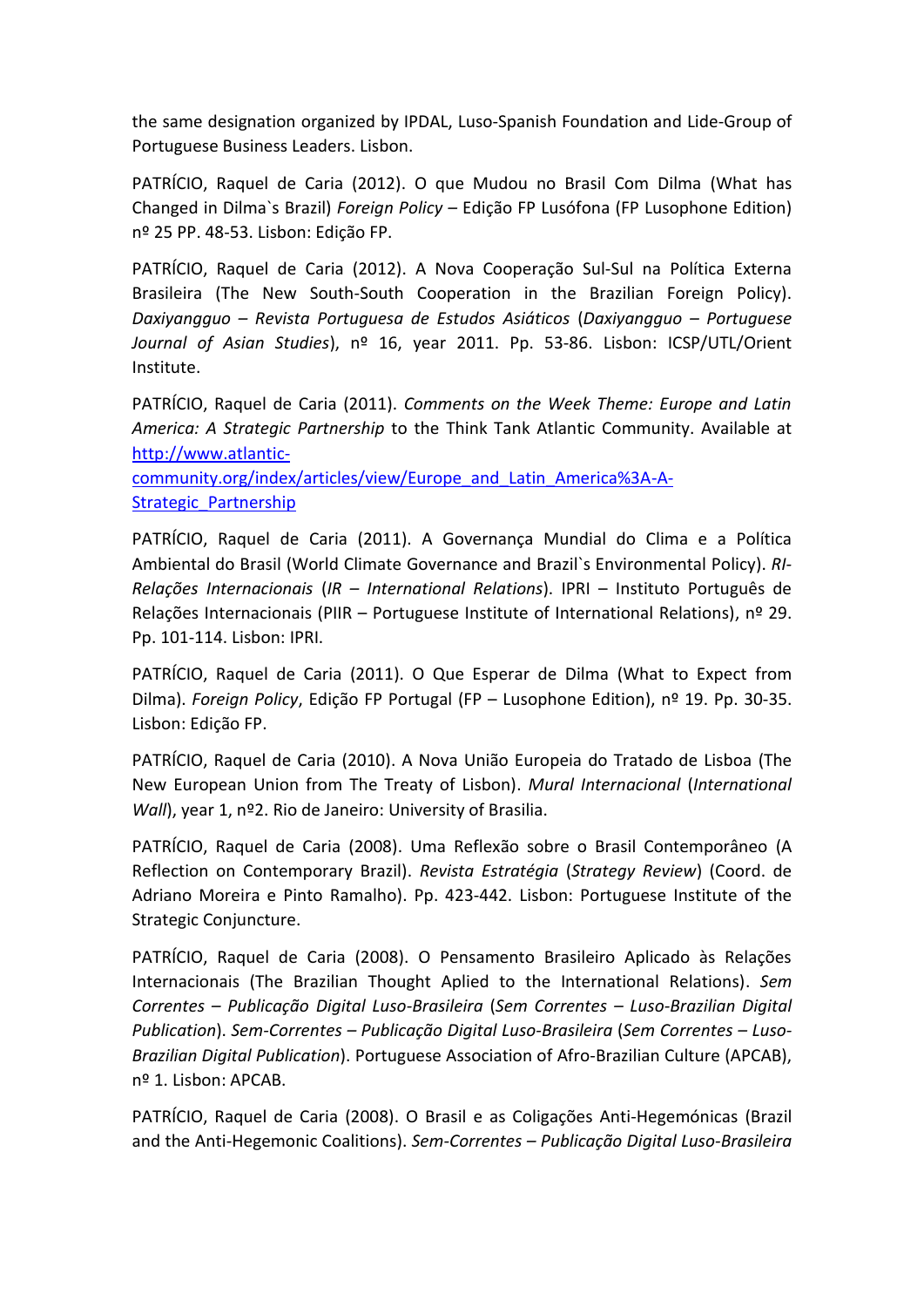(*Sem Correntes – Luso-Brazilian Digital Publication*). Portuguese Association of Afro-Brazilian Culture (APCAB), nº 2. Lisbon: APCAB.

PATRÍCIO, Raquel de Caria (2007). O Brasil e a Argentina em Relações em Eixo (Brazil and Argentina in Axis Relations). *Revista de Ciências Sociais e Políticas* (*Journal of Social and Political Sciences*), nº 1, Spring 2007. Lisbon: ISCSP/UTL.

PATRÍCIO, Raquel de Caria (2006). As Relações em Eixo Argentino-Brasileiras (The Argentine-Brazilian Axis Relations). *Múltipla* (*Múltipla Journal*) UPIS – Faculdades Integradas (UPIS – Integrated Faculties). Edição comemorativa dos dez anos desta Instituição Brasileira de Ensino Superior (Commemorative Editions of the ten years of this Brazilian Institution of Higher Education). Year XI, nº21. Brasília DF: UPIS.

PATRÍCIO, Raquel de Caria (2006). As Relações em Eixo – Novo Paradigma da Teoria das Relações Internacionais? (Axis Relations – New Paradigm of International Relations Theory?) *RBPI – Revista Brasileira de Política Internacional* (*RBPI – Brazilian Journal of International Politics*) Instituto Brasileiro de Relações Internacionais (Brazilian Institute of International Relations) – IBRI, Year 49, nº2. Pp. 5-23. Brasília DF: IPRI.

PATRÍCIO, Raquel de Caria (2006). União Europeia: Uma Insípida Rentrée Política (European Union: An Insipid Political Rentree). *Meridiano 47 – Journal of Global Studies*, edição nº 74. Brasília DF: University of Brasilia.

### **MEDIA:**

Many articles, interviews and comments at the Portuguese, Spanish, and Brazilian media, at several newspapers. There are also many comments and interviews, as well as participation in debates on the TV, at the most diverse Portuguese channels. It is also important to mention the participation in several debates and interviews in the Portuguese and Brazilian radio news channels.

### **OTHER PUBLICATIONS:**

It is worth to mention that before my PhD I had published many articles at the Portuguese Air Force Journal, in which indeed I had published since I had finished my bachelor's degree. I had published here for many years until almost I have got my PhD.

Additionally, I had also published a lot of articles in blogs on my own, specially headed to my students. Therefore, they are directly connected to the subjected I was teaching during the years.

Furthermore, I also have many oral presentations (not written) that all over the years I have been presenting at national and international symposiums, conferences, and speeches. They are almost 100 communications so far since I have got my PhD degree in 2005.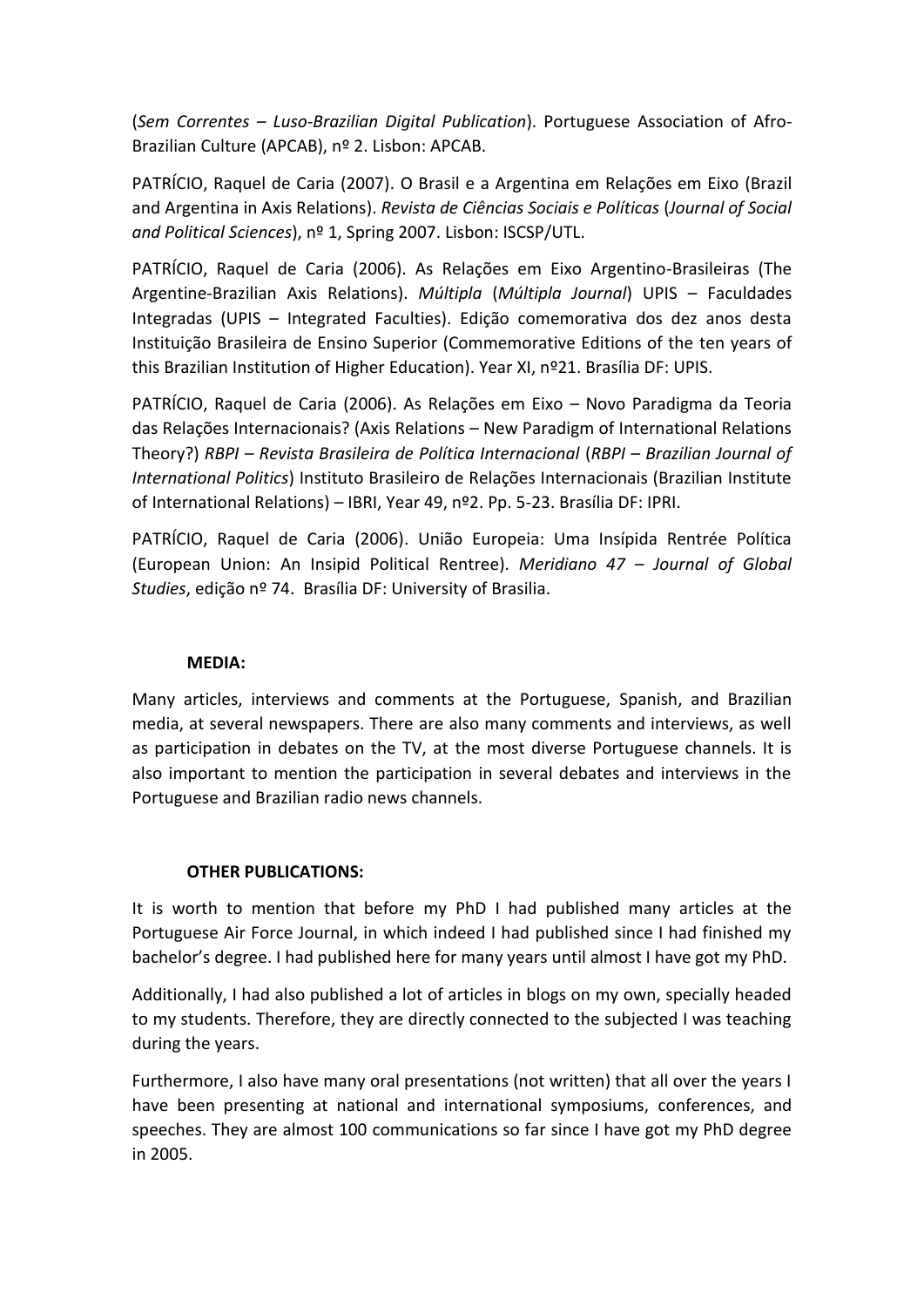#### **SCIENTIFIC ACTIVITIES:**

Coordination of the long-term project *Mário Soares, the International Socialist and Soares` Latino-Americanist Thought* with the support of the Mário Soares and Maria de Jesus Barroso Soares Foundation. From 2021 onwards.

Participation at the international short-term project (September 2021 – September 2022) *EURO-ATLANTIC: The European and the Atlantic Dimensions of Portugal and Iceland`s Foreign Policies* between the Nova University of Lisbon and the University of Reykjavik, supported by the EEA Research Grants Portugal – Fund for Bilateral Relations.

Co-ordination of the short-term project *Latin America, China, and the New International Order*, supported by OBSERVARE and the Autonoma University of Lisbon. From September 2012 to September 2013.

Participation in the short-term ALCUE`s international project of the University of Coimbra *International Development and Global Studies for the European Union – Latin America*, within the network of *Development, Inequality, and Poverty.* 2010.

#### **CONSTITUTION OF SCIENTIFIC TEAMS:**

Several Master Dissertations and PhD Thesis coordinated and in coordination, as well as other kind of scientific works.

Participation in over 50 Master and PhD juries in Portugal and in Brazil as well as in other kind of academic juries.

#### **STREAMLINING OF SCIENTIFIC ACTIVITY:**

Member of the editorial board of several journals both in Portugal and in Brazil

Referee of several journals both in Portugal and abroad

Regular collaborator of the Military University Institute (IUM), Lisbon

Former Executive Coordinator of the Bachelor`s Degree in International Relations of High School of Social and Political Sciences of the University of Lisbon – for over ten years

Member of several research institutes:

Orient Institute

CEISAL (European Council for Social Research on Latin America)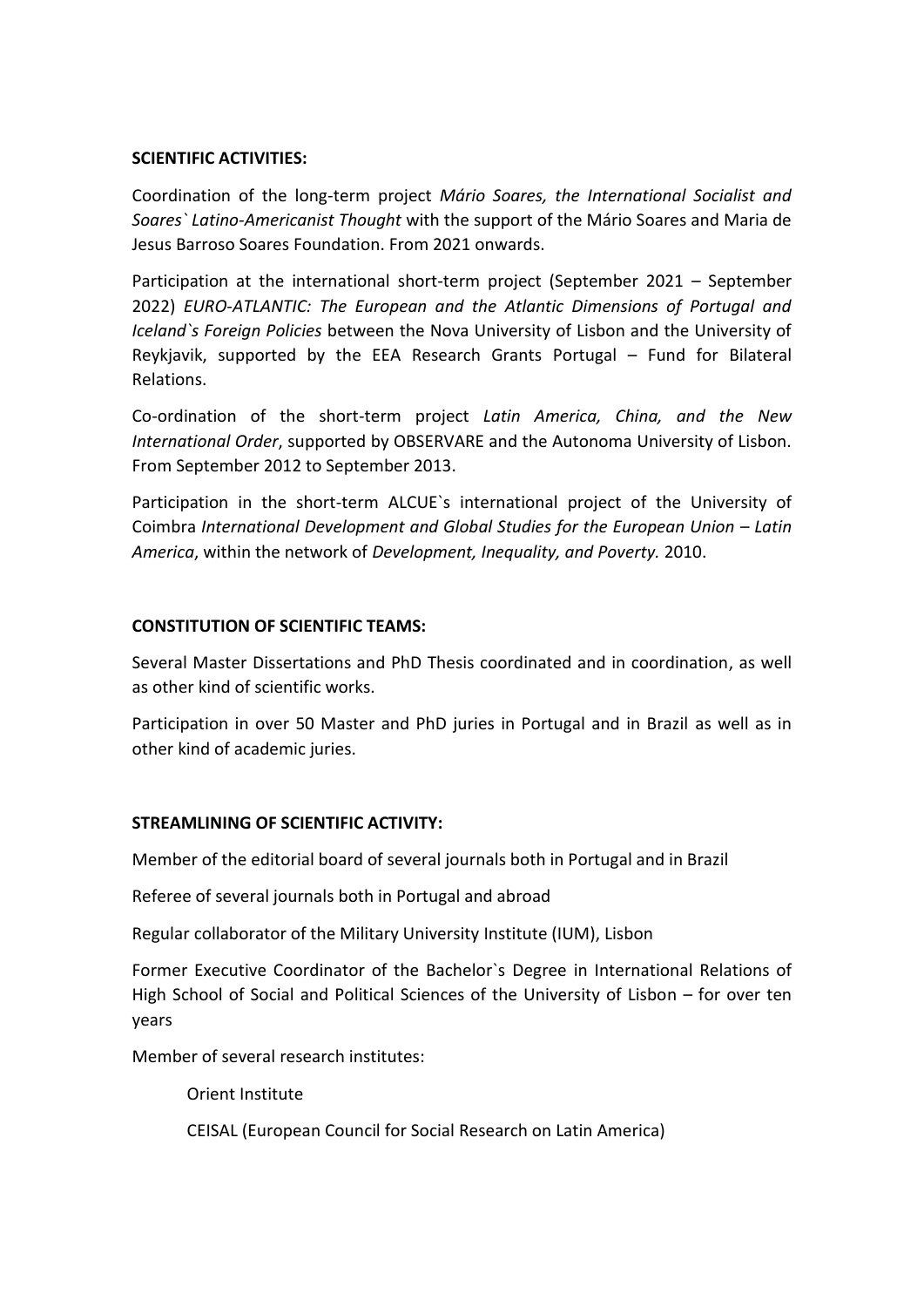European Studies Nucleus of the Centre for Advanced Multidisciplinary Studies of the University of Brasilia

Foreign Collaborator at the Laboratory for Studies on Hegemony and Counter-Hegemony at the Federal University of Rio de Janeiro (UFRJ)

Senior investigator of the Observare of the Autonoma University of Lisbon

Brazilian Association of International Relations (ABRI)

Research Centre for a Culture of Peace of the Mário Soares and Maria de Jesus Barroso Soares` Foundation

Study Group on Portugal-Brazil Relations of the National Institute of Defence, Lisbon.

#### **ACADEMIC ACTIVITIES:**

2002 – 2004 – Monitor. Institute of International Relations of the University of Brasilia. Teaching: several subjects from International Relations.

2006 – 2007 – Monitor. High School of Social and Political Sciences of the Technical University of Lisbon. Teaching: several subjects of International Relations and also about Latin America.

2014/2015 – Assistant Professor. Lusiada University of Lisbon. Postgraduate studies in Euro-Afro-American Integration. Teaching: South-South Dialogue and the New World Order.

2014 – Visiting Professor at the University of Brasilia both at the Department of History and at the Department of International Relations. Teaching: subjects about the European Project: history, processes, and dynamics.

2008 -2020 – Assistant Professor. High School of Social and Political Sciences of the University of Lisbon. Teaching: several subjects about International Relations and also about Latin America.

2021 – onwards – Associate Professor. High School of Social and Political Sciences of the University of Lisbon. Teaching several subjects about International Relations and also about Latin America.

NOTE: The evaluation of the subjects I teach done by the students is always placed between «Very Good» and «Excellent» according to the surveys they must fill and